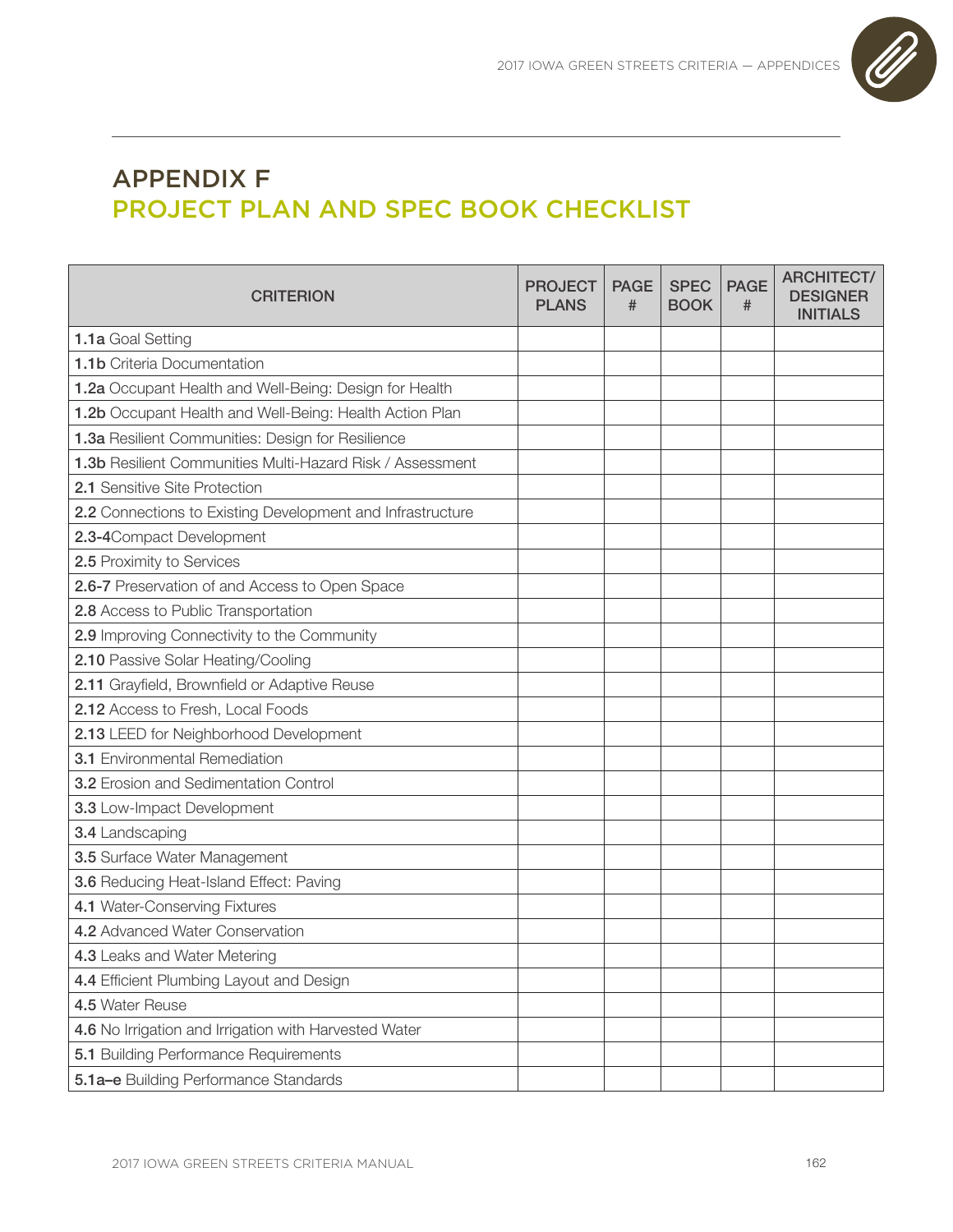

| <b>CRITERION</b>                                           | <b>PROJECT</b><br><b>PLANS</b> | <b>PAGE</b><br># | <b>SPEC</b><br><b>BOOK</b> | <b>PAGE</b><br># | <b>ARCHITECT/</b><br><b>DESIGNER</b><br><b>INITIALS</b> |
|------------------------------------------------------------|--------------------------------|------------------|----------------------------|------------------|---------------------------------------------------------|
| 5.2 Additional Reductions in Energy Use                    |                                |                  |                            |                  |                                                         |
| 5.2b Advanced Certification: Nearing Net Zero              |                                |                  |                            |                  |                                                         |
| 5.3 Sizing of Heating and Cooling Equipment                |                                |                  |                            |                  |                                                         |
| <b>5.4 ENERGY STAR Appliances</b>                          |                                |                  |                            |                  |                                                         |
| 5.5a Lighting                                              |                                |                  |                            |                  |                                                         |
| 5.6 Electricity Meter                                      |                                |                  |                            |                  |                                                         |
| 5.7a Photovoltaic / Solar Hot Water Ready                  |                                |                  |                            |                  |                                                         |
| 5.7b Renewable Energy                                      |                                |                  |                            |                  |                                                         |
| 5.8a Resilient Energy Systems: Floodproofing               |                                |                  |                            |                  |                                                         |
| 5.8b Resilient Energy Systems: Islandable Power            |                                |                  |                            |                  |                                                         |
| 5.9 Advanced Framing                                       |                                |                  |                            |                  |                                                         |
| 5.10 Advanced Metering Infrastructure                      |                                |                  |                            |                  |                                                         |
| 6.1 Low/No VOC Paints and Primers                          |                                |                  |                            |                  |                                                         |
| 6.2 Low/No VOC Adhesives and Sealants                      |                                |                  |                            |                  |                                                         |
| 6.3 Recycled Content Material                              |                                |                  |                            |                  |                                                         |
| 6.4 Regional Materials                                     |                                |                  |                            |                  |                                                         |
| 6.5 Certified, Salvaged, and Engineered Wood Products      |                                |                  |                            |                  |                                                         |
| 6.6 Composite Wood Products that Emit Low/No Formaldehyde  |                                |                  |                            |                  |                                                         |
| 6.7a-b Environmentally Preferable Flooring                 |                                |                  |                            |                  |                                                         |
| <b>6.8 Mold Prevention: Services</b>                       |                                |                  |                            |                  |                                                         |
| 6.9 Mold Prevention: Tub and Shower Enclosures             |                                |                  |                            |                  |                                                         |
| 6.10 Asthmagen-Free Materials                              |                                |                  |                            |                  |                                                         |
| 6.11 Reducing Heat-Island Effect: Roofing                  |                                |                  |                            |                  |                                                         |
| 6.12 Construction Waste Management                         |                                |                  |                            |                  |                                                         |
| 6.13 Recycling Storage                                     |                                |                  |                            |                  |                                                         |
| 7.1 Ventilation                                            |                                |                  |                            |                  |                                                         |
| 7.2 Clothes Dryer Exhaust                                  |                                |                  |                            |                  |                                                         |
| 7.3 Combustion Equipment                                   |                                |                  |                            |                  |                                                         |
| 7.4 Elimination of Combustion Within the Conditioned Space |                                |                  |                            |                  |                                                         |
| 7.5 Vapor Retarder Strategies                              |                                |                  |                            |                  |                                                         |
| 7.6 Water Drainage                                         |                                |                  |                            |                  |                                                         |
| 7.7 Mold Prevention: Water Heaters                         |                                |                  |                            |                  |                                                         |
| 7.8 Radon Mitigation                                       |                                |                  |                            |                  |                                                         |
| 7.9 Garage Isolation                                       |                                |                  |                            |                  |                                                         |
| 7.10 Integrated Pest Management                            |                                |                  |                            |                  |                                                         |
| 7.11a-b Beyond ADA: Universal Design                       |                                |                  |                            |                  |                                                         |